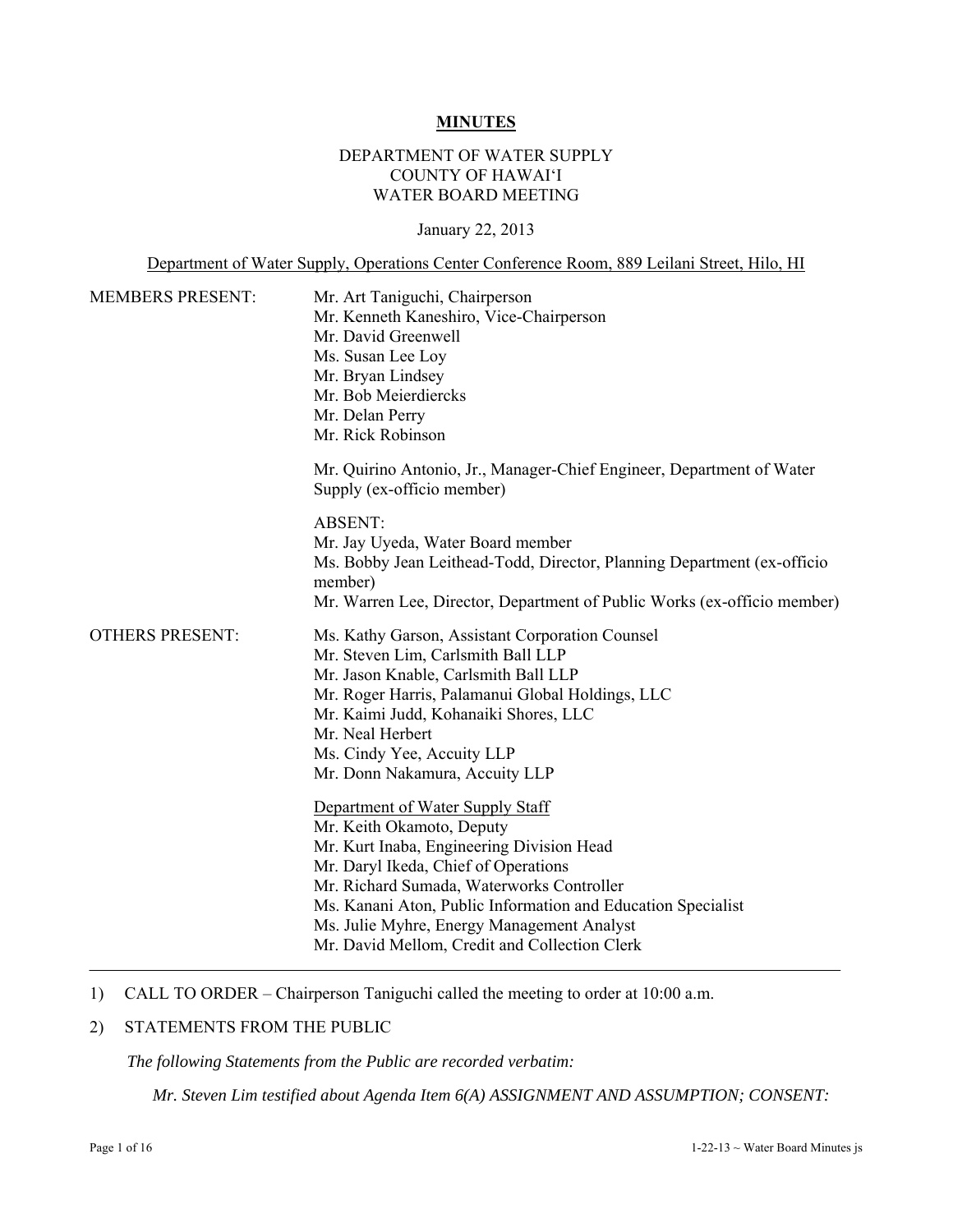**MR. LIM:** Good morning, Mr. Chairman, members of the Board. I represent Kohanaiki Shores, LLC, and you recognized us from the last meeting. I'll read a statement from Kohanaiki Shores on the Palamanui Global's Item 6(A), the Assignment and Assumption, which is related to the three-party agreement. Kohanaiki Shores does not object if the Water Board blesses the Assignment, with the conditions to Kohanaiki's execution and delivery of the Assignment are not yet satisfied. Namely: 1.) The Water Board has not executed the Wai'aha Amendment agreement, executed originals of which were delivered to the Water Board's Counsel on January 15, 2013; and 2.) DWS has yet to sign off on its due diligence review and approval of the easements and facilities, to confirm it is satisfied that Wai'aha may proceed with the development of the Wai'aha System. Both Mr. Bolton and Kohanaiki have been working with DWS to satisfy the conditions, and we understand that DWS has refused via conclusion. However, Kohanaiki will not deliberately execute an Assignment until after all of the conditions have been satisfied in full. We've been engaged in an exchange of amendments on the proposed Assignment and Assumption that's before you in Item 6(A) today. I think we're very close to that, but we haven't reached final agreement yet. Thank you very much.

**CHAIRPERSON TANIGUCHI:** Thank you, Mr. Lim. Roger Harris?

**MR. HARRIS:** Good morning. I'm Roger Harris from Palamanui, and I just want to reiterate, or agree with Steve Lim...that we would like to ask for you to defer the Item  $6(A)$ . And we're working with your staff and Counsel and the Kohanaiki/Wai'aha people, and hopefully we'll get it done and be back. Thanks.

Chairperson Taniguchi called for a Motion to move up Item 6(A), ASSIGNMENT AND ASSUMPTION; CONTENT.

ACTION: Mr. Meierdiercks moved to approve; seconded by Mr. Perry, and carried unanimously by voice vote.

# 6) NORTH KONA:

# A. **ASSIGNMENT AND ASSUMPTION; CONSENT:**

Palamanui Global Holdings LLC and Kohanaiki Shores LLC, developers of the Palamanui and Kohanaiki projects, respectively, in North Kona and current parties with the Board to a June 15, 1999, Water Agreement, as amended, seek the Board's consent to the assignment by Kohanaiki to Palamanui and the assumption by Palamanui from Kohanaiki of all of Kohanaiki's rights and obligations under the agreement, and the Board's release of Kohanaiki from any further obligations under the agreement.

The Manager-Chief Engineer said that because DWS has no agreement in hand, the recommendation is to defer this Item, at the request of the parties and of the testifiers today.

MOTION: Mr. Meierdiercks moved to defer; seconded by Mr. Kaneshiro.

Mr. Robinson expressed confusion, asking whether the Board had not already approved an Agreement at the December Board meeting. He asked if there was any reason why the agreement appears to still be going back and forth, and seems to be uncompleted.

The Manager-Chief Engineer said it is not a matter of not agreeing to the terms of the Agreement; there are certain things that must be done regarding the Agreement itself. He thought that DWS needed to post a procurement exemption.

Ms. Garson confirmed that a procurement exemption was required. She said that the Assignment and Assumption; Consent document was **not** actually in front of the Board today. Ms. Garson said she received the document on January 16, and she made comments back on January 17 or 18; as of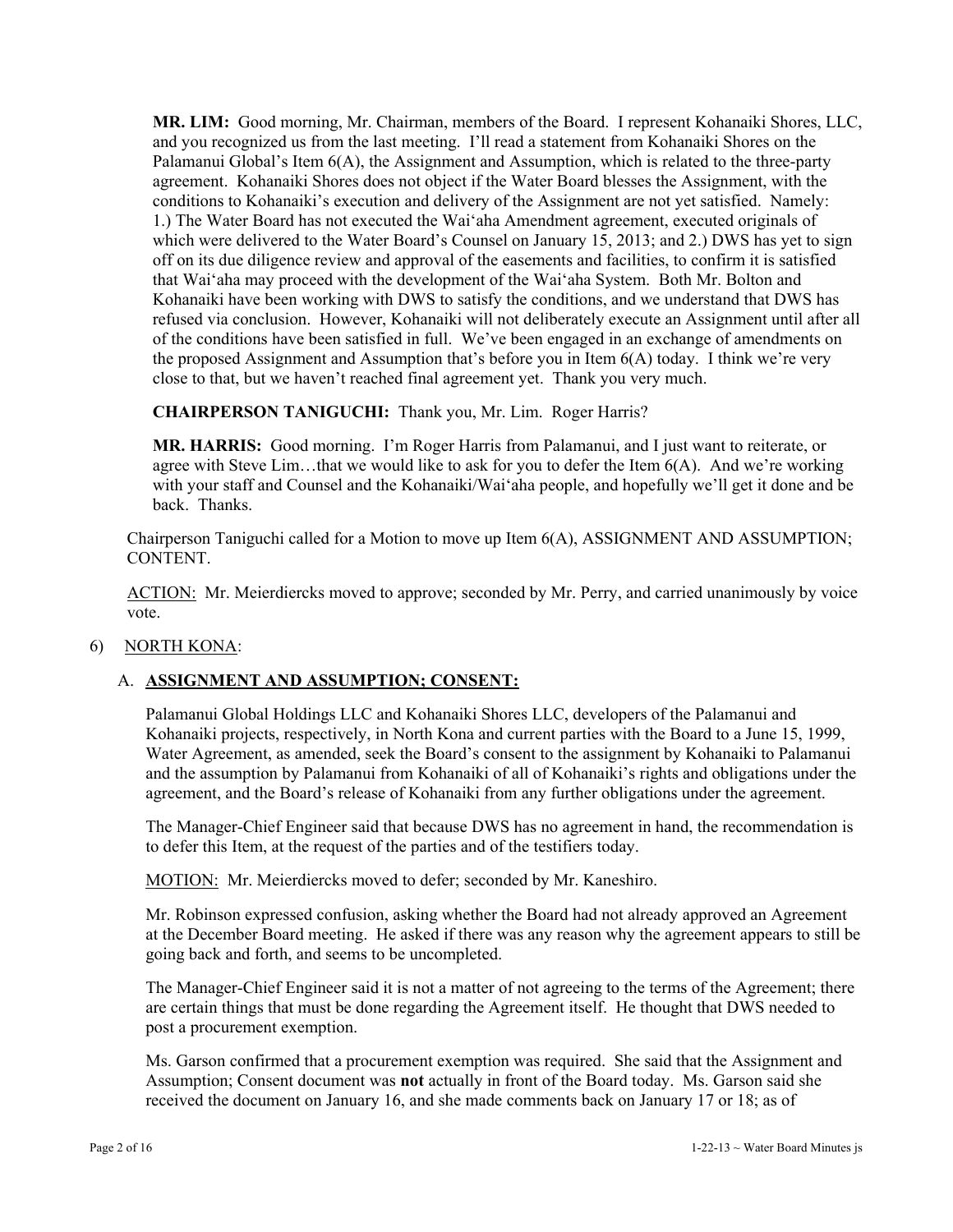yesterday (January 20), Ms. Garson got comments back from Carlsmith Ball. That is the way things are at present, she said. The document was not provided to the Board, and comments continue to go back and forth on the document. This is the document that is on the Agenda today, she said. The parties have certain conditions that they are imposing as to when they will accept the Assignment and Assumption; Consent, and that is a matter between the two parties (i.e., Palamanui and Kohanaiki).

Mr. Robinson noted that Mr. Lim said that DWS has not signed off on the Wai'aha agreement approved last month.

Ms. Garson confirmed this. One of the things that DWS is supposed to do is to post the agreement as a procurement exemption; that has not been done yet. That is one reason DWS has not signed off. Ms. Garson noted that in addition, Palamanui withdrew its objection to the Wai'aha agreement based on certain conditions. The parties are still trying to work these conditions out, she said.

Mr. Lim asked Ms. Garson to clarify the procurement exemption, and what DWS has to do.

Ms. Garson said that DWS is going to post a procurement exemption, attaching the Wai'aha agreement. This was done for the original North and South Wai'aha agreements, she said.

Mr. Lim said he had never heard about this exemption before, and asked how long it would take. He said he needed an explanation for his clients.

Ms. Garson said she would speak with Mr. Lim about it off-line.

ACTION: Motion to defer carried unanimously by voice vote.

3) APPROVAL OF MINUTES

The Chairperson entertained a Motion to approve the Minutes of the December 18, 2012, Water Board meeting.

ACTION: Mr. Perry moved to approve; seconded by Mr. Meierdiercks, and carried unanimously by voice vote.

# 4) APPROVAL OF ADDENDUM AND/OR SUPPLEMENTAL AGENDA **(Note: Addendum requires Roll Call Vote)**

None.

# 5) PRESENTATION OF AUDITED FINANCIAL STATEMENTS – June 30, 2012:

Mr. Donn Nakamura of Accuity, LLP went through the Fiscal Year 2012 Audit Results, Financial Statements and Internal Control and Business Issues Report through the end of June 2012.

Mr. Nakamura noted that on Page 2 of the Financial Statement Highlights, as of June 30, 2012, restricted investments on the Department's Balance Sheet decreased by approximately \$10.6 million, due to spending of restricted bond and State Revolving Fund loan proceeds on capital projects through the year. Meanwhile, unrestricted investments increased by \$5.9 million as of June 30, 2012, compared to the prior year, due to less restricted funds for capital projects or for debt service.

Mr. Nakamura noted that water sales in Fiscal Year 2012 increased by \$9.5 million, due to a 6.8 percent increase in water rates, as well as a 5.4 percent increase in the Power Cost Charge and a 266.7 milliongallon increase in consumption during 2012. This was a rebound from the decrease in demand in 2011, which was primarily due to the March 2011 tsunami which affected the Kona coast, he said.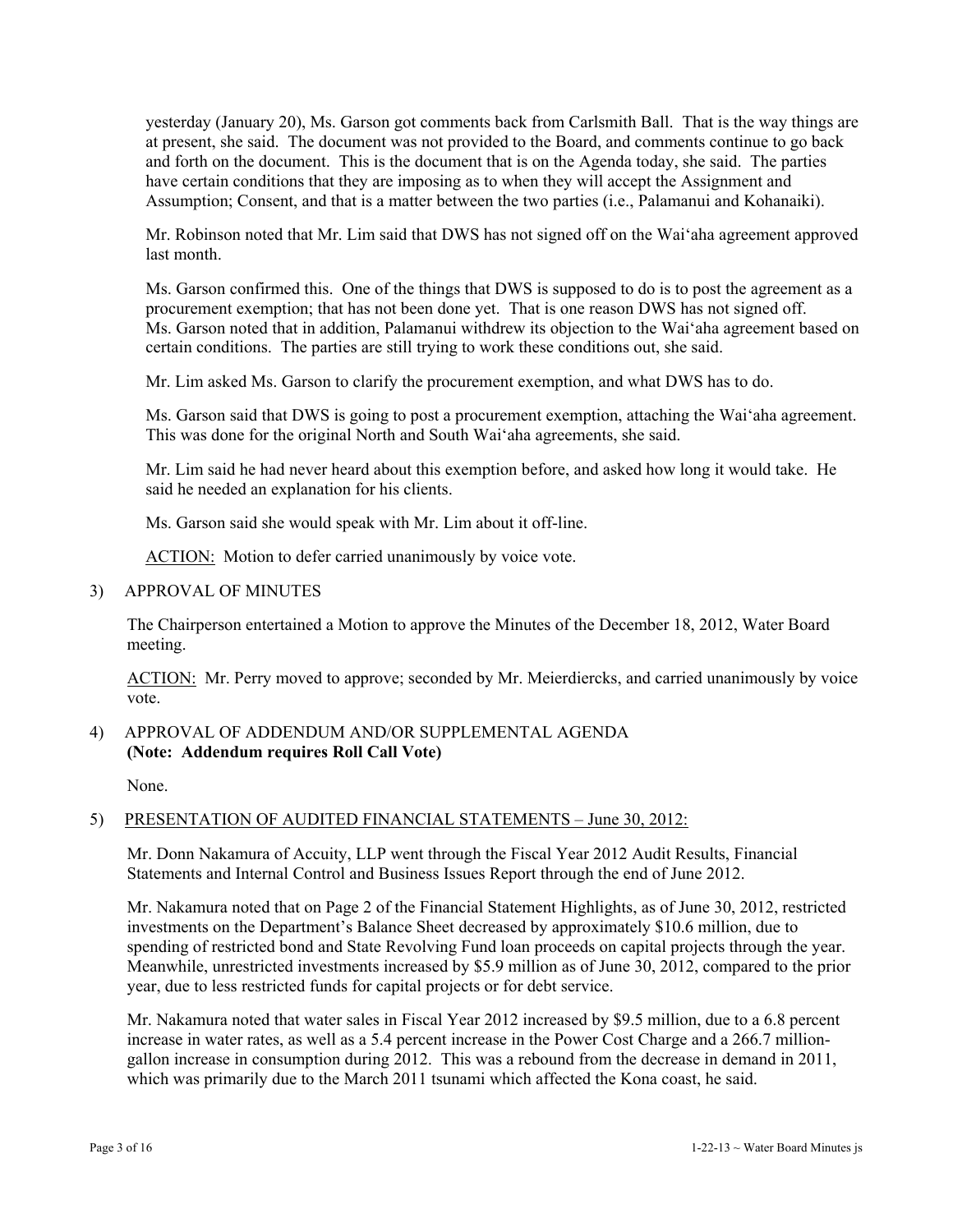Mr. Nakamura said that contributions in aid of construction decreased by \$8.4 million in 2012, primarily due to the fact that in 2011, amounts contributed were particularly high.

The audit found that DWS has adopted appropriate and responsible accounting policies, and applied them in their financial report. Likewise, the audit found that DWS's management judgments and accounting estimates were found to be reasonable. The audit noted no uncorrected misstatements above the auditors' de minimis, Mr. Nakamura said. There were no material weaknesses as far as internal control deficiencies.

There was one significant deficiency involving Information Technology, noted on the last page of the Financial Statements (Page 31). The deficiency involved several IT control deficiencies over physical and logical security, change management, and backup and recovery. However, in Fiscal Year 2012, the Department began to correct these deficiencies, and the audit reports them as partially resolved.

There was one control deficiency involving Construction Work in Progress, whereby capital assets placed into service by year end were improperly classified as construction work in progress. These items amounted to approximately \$24.5 million, Mr. Nakamura said. The auditor's report recommended that the Department establish formal procedures to ensure that the status of projects is timely reviewed by Engineering staff and reported to the Finance Division; this would ensure that capital assets are properly classified and depreciated in accordance with Generally Accepted Accounting Procedures (GAAP). He noted that the Audit Plan for 2013 listed on Page 12 of the Presentation to the Water Board shows Capital Assets as a primary focus.

Another primary focus of the 2013 Audit Plan is Long-Term Debt, as it relates to the American Recovery and Reinvestment Act (ARRA) State Revolving Fund loans payable from the State Department of Health, with an eye to principal forgiveness upon fulfillment of the loan conditions.

The third primary focus is Information Technology, mentioned by Mr. Nakamura earlier as a significant deficiency area. The audit in 2013 will review IT policies and procedures, and perform tests of controls to assess whether DWS management has implemented appropriate measures to address IT risks, Mr. Nakamura said.

Mr. Nakamura provided the timeline for the audit this year. In May, the auditors will meet with DWS management for updates, and in June the auditors will map out their planning for the audit. The field work for the audit will take place in September, with the draft report to management due in mid-October. The final report will be issued in mid-November.

Turning to the Financial Highlights in the 2012 report, Mr. Nakamura said that operating revenues increased significantly, by about \$9 million, which led to a large decrease in the operating loss (from \$9.8 million to \$2.2 million.) Meanwhile, however, the contributions in aid of construction decreased significantly, so the net result, i.e., the change in net assets, was a \$1.2 million decrease in 2012, versus a \$455,000.00 increase in 2011.

Mr. Nakamura returned to the subject of the significant deficiency involving Information Technology. This is a recurring item that the auditors pointed out to the Board last year. However, the auditors did note that DWS management is taking action to implement the auditors' recommendations, and the auditors hope to see further improvement in FY2013. Hopefully, the auditors will not have to report IT as a significant deficiency next year, Mr. Nakamura said.

Mr. Robinson asked for details on the segment on Page 12 of the Presentation involving Long-Term Debt, specifically about "principle forgiveness."

Mr. Nakamura explained that this involved the State Revolving Fund loans made under the American Recovery and Reinvestment Act (ARRA) which were granted to the State Department of Health (DOH)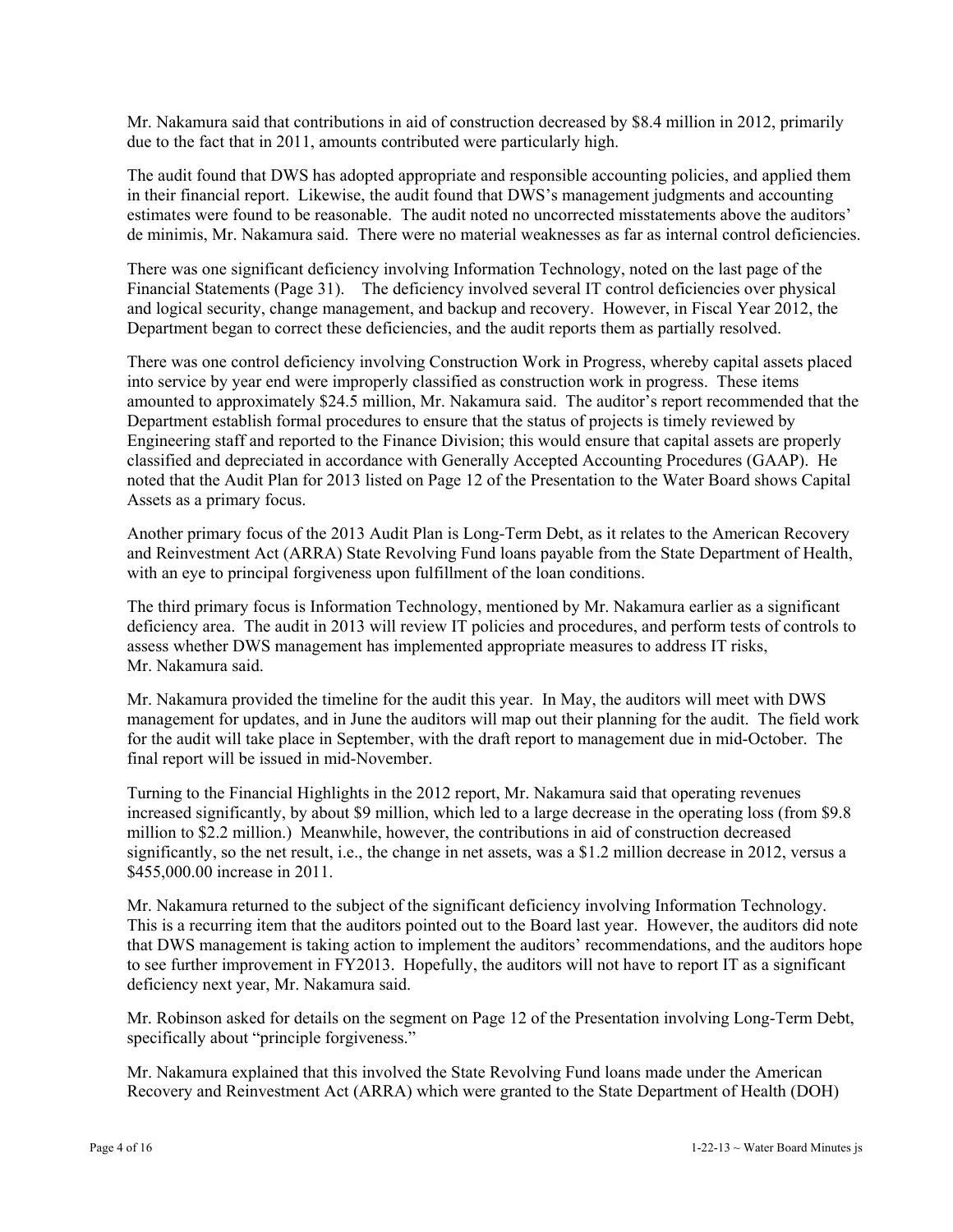and through DOH, to local government entities including DWS. The loans were granted with the provision that the loans would eventually be forgiven if all of the loan conditions were met – primarily that the projects were completed. Once all of those loan conditions are met, DOH is expected to forgive the loans to DWS. There are several loans involved, Mr. Nakamura said.

Mr. Robinson asked what the total loan amount was.

Mr. Nakamura, referring to Page 20 of the Financial Statements, said that as of 2012, the balance of the ARRA loans was \$4,466,407.00. That amount would be forgiven if all of the loan conditions are met, he said.

Mr. Robinson asked about the Management Judgments and Accounting Estimates on Page 5 of the Presentation, where Allowances for Uncollectible Receivables were listed among "the more difficult and subjective judgments and estimates." Mr. Robinson asked whether the auditors discount the money that is outstanding on a percentage basis, for 30 days outstanding, 60 days, or 90 days.

Mr. Sumada said it is exactly like that, and the older accounts are at a higher percentage.

Mr. Robinson asked whether the uncollectible receivables wind up being discounted or subtracted from revenue.

Mr. Nakamura confirmed this.

Mr. Robinson asked about the use of the word "subjective."

Mr. Nakamura said the term "subjective" is used in auditors' terminology; it is a matter of management's judgment to come up with a percentage to be discounted.

Mr. Robinson asked what percentage DWS uses in this case.

Mr. Sumada said it is 25 percent for current accounts, 50 percent for 31 to 60 days, and 75 percent for over 60 days.

Ms. Lee Loy asked for a definition of "significant deficiency."

Mr. Nakamura referred to the first of two unnumbered pages ahead of Page 30 in the Financial Statements. A significant deficiency is "a deficiency, or a combination of deficiencies, in internal control that is less severe than a material weakness, yet important enough to merit attention by those charged with governance." The definition of a material weakness appears in the preceding paragraph, he added.

Ms. Lee Loy asked if there were any indicators that could warn the Department of an approaching significant deficiency.

Mr. Nakamura said that determining whether there is a significant deficiency or a material weakness is more a matter of the auditors' professional judgment.

The Deputy noted that it is subjective.

Ms. Lee Loy agreed that is subjective. She said it would be nice to know ahead of time if the Department is going to end up with another significant deficiency.

Mr. Nakamura said the auditors had not identified anything else over the past two years.

Touching on the recommendations that the auditors made on Page 31 of the Financial Statements, Mr. Robinson asked whether the auditors would assume that these recommendations on IT policies and procedures would be implemented over the course of the year.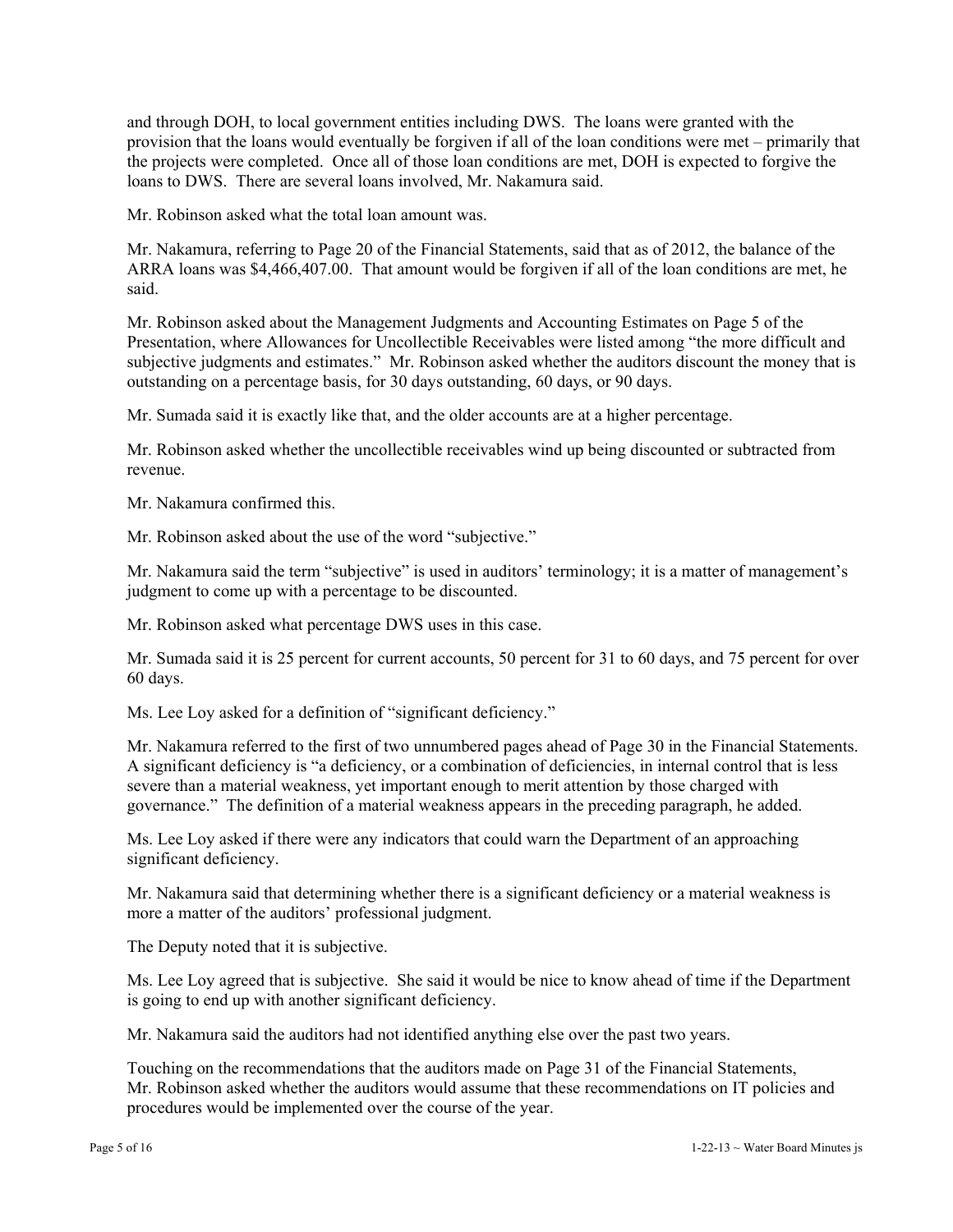Mr. Nakamura said yes, the corrections would hopefully be made. He said he realized that for certain things, it take time for the Department to work with their vendors to make some changes; in some cases, it might be found to be impossible to make changes.

Chairperson Taniguchi noted that a lot of things cited as deficiencies in IT procedures have been corrected.

Mr. Nakamura said yes, he was aware that the Department has been correcting a lot of these items.

Chairperson Taniguchi mentioned the item listed as "Lack of segregation of duties for developers that have access to modify production software." He said this would be a tough one for a small IT department. He asked whether the term "developers" referred to developers of the software used by DWS.

Mr. Nakamura confirmed this.

Chairperson Taniguchi asked whether it could also refer to the vendor.

Mr. Nakamura said yes, it could be the vendor, or in some cases, the Department person who had access to the case. In that case, the Department person could make development changes himself, so the term "developer" would apply here, too. Regarding the segregation of duties issue, one of the auditors' recommendations was for there to be a subsequent monitoring report, or an activity report by those developers. After the fact, the Manager-Chief Engineer or someone else would review the report to ensure that no inappropriate changes were made, etc.

Chairperson Taniguchi said that the danger lies with the people who make the changes.

Mr. Nakamura said that in many cases, the changes are made by the vendor.

Chairperson Taniguchi asked whether that meant that DWS should enable its own internal people to monitor what changes are made.

Mr. Nakamura said yes, that was one of the auditors' suggestions.

Chairperson Taniguchi turned to Page 32 of the Financial Statements, where it says under Status, that Finding No. 2011-01: Information Technology (Significant Deficiency) "will not carry forward." He asked what that meant.

Mr. Nakamura said that because Finding 2012-01 is similar, the auditor will simply write an update of that Finding, and not include findings of 2011-01.

# 6) NORTH KONA:

# A. **ASSIGNMENT AND ASSUMPTION; CONSENT:**

*(This Item was handled earlier in the meeting.)* 

# B. **JOB NO. 2012-985, HUALĀLAI DEEPWELL REPAIR:**

Bids for this project were opened on January 15, 2013, at 2:30 p.m.

This project generally consists of the replacement of the existing deep well submersible motor, pump, power cable, column pipe and appurtenances and chlorination of the well and pumping assembly, in accordance with the plans and specifications. The estimated cost is \$146,500.00.

The Manager-Chief Engineer asked that this Item be deferred.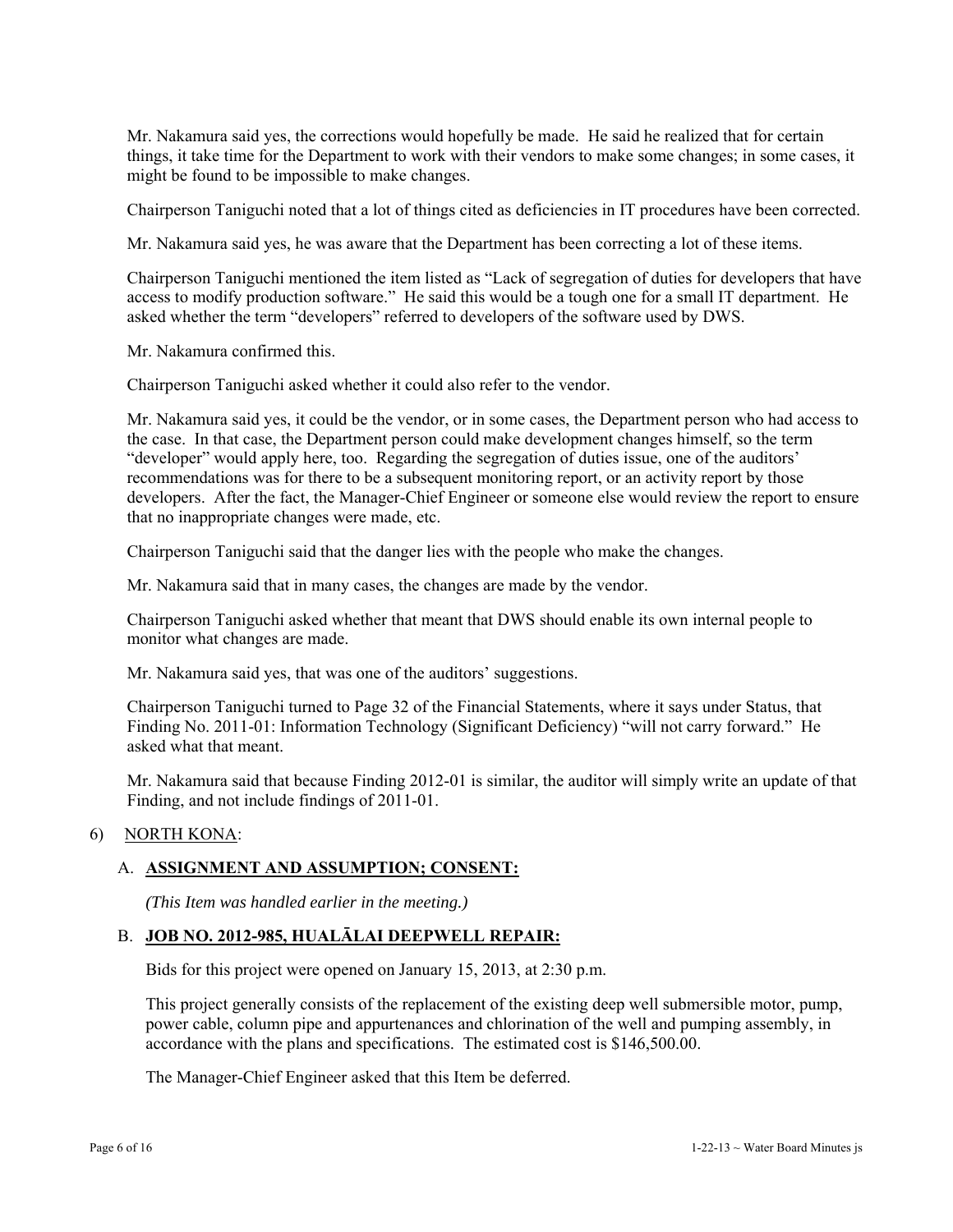ACTION: Ms. Lee Loy moved to defer; seconded by Mr. Greenwell, and carried unanimously by voice vote.

#### 7) MISCELLANEOUS:

#### A. **DEDICATION OF WATER SYSTEMS:**

The Department has received the following documents for action by the Water Board. The water systems have been constructed in accordance with the Department's standards and are in acceptable condition for dedication.

#### **1. GRANT OF EASEMENT**

 Nagata Subdivision Subdivision Application No. 10-000968 Grantor/Seller: Edwin Y. Nagata Tax Map Key: (3) 2-4-031:008 No. of Lots: 4 Zoning: FA-1A Facilities Charge: \$16,500.00 Date Paid: 6/04/2012 Final Inspection Date: 5/09/2012

#### **2. BILL OF SALE – INCREMENT 2 OF PHASE 1 SUBDIVISION WATER SYSTEM**

 The Shores at Kohanaiki Subdivision Subdivision No. 06-000327 Sellers: Kohanaiki Shores, LLC Tax Map Key: (3) 7-3-063:001-006, 008 and 014; 7-3-065:018-040, 042-055, 059-068; 7-3-068:001-004 (Formerly 7-3-009:003) No. of Lots: 25 Zoning: V-1.25a, DV-10, RM-3, RS-10, ML-10, and Open Final Inspection Date: *TBA* Water System Cost: \$1,215,000.00

The Manager-Chief Engineer recommended that the Water Board accept these documents subject to the approval of the Corporation Counsel, and that either the Chairperson or the Vice-Chairperson be authorized to sign the documents.

MOTION: Mr. Meierdiercks moved to approve; seconded by Mr. Lindsey.

Mr. Inaba reported that on Item 2, the final inspection date was January 18, 2013.

ACTION: Motion carried unanimously by voice vote.

# B. **ĀHUALOA DAIRY, INC. \$12,402.19 WRITE-OFF FOR ACCOUNT #630-59500-10, (TMK 4-6- 009:011):**

Āhualoa Dairy, Inc. was involuntarily dissolved in 2005. The account was closed, and final bill notices were mailed. Corporation Counsel has recommended write-off, as the account is uneconomical or impractical to collect.

The Department requested approval to write-off Āhualoa Dairy's \$12,402.19 balance due.

MOTION: Mr. Greenwell moved to approve; seconded by Mr. Robinson.

Mr. Greenwell noted that while there is not much that can be done at this point, but when companies like this go under, they leave DWS with a larger bill than an individual does. When companies like this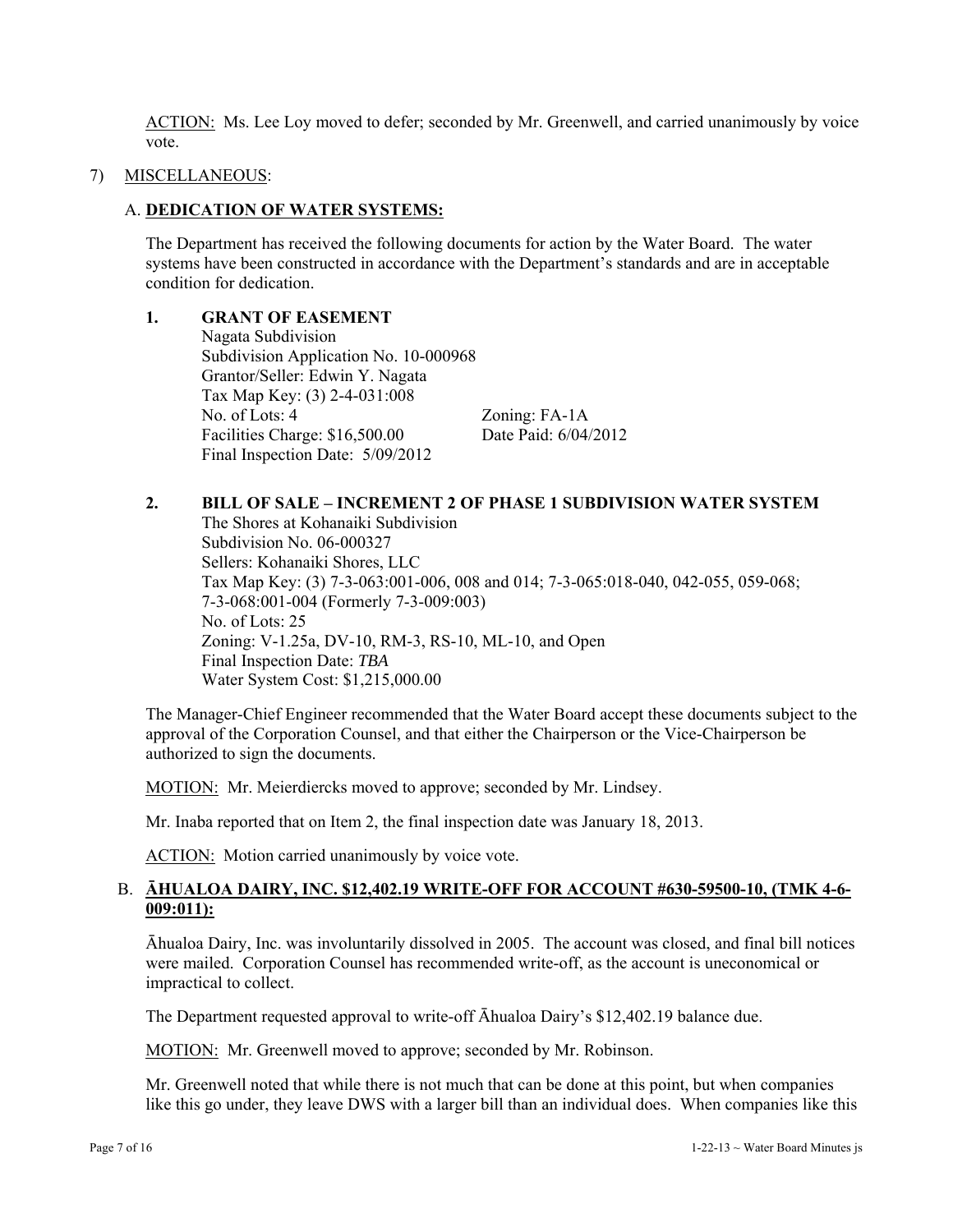run up their water bill and then walk away, it is not a personal matter to the company; it does not bother the company people personally.

Ms. Garson said that Corporation Counsel recommended that this account be written off a few years ago, and it should have come to the Board back in 2006. Corporation Counsel has been going back into its files, and realized that this write-off just did not get done. Ms. Garson apologized for the oversight.

Chairperson Taniguchi said his big question had been answered already. He had wanted to know whether DWS had filed a lien against this property, whose tax map key (TMK) is listed on the Agenda Item. However, it turns out that the account was on a property that the dairy was just renting; they were not the owners of the property.

Ms. Garson confirmed this. She noted that in the past, the Board's practice was to request that any proposed write-offs of over \$10,000.00 should come before the Board. She asked the Board whether they wanted to continue this practice.

*(Several Board members signified by nodding that this practice should continue.)* 

Mr. Perry asked how many write-offs have been higher than \$10,000.00 in the past 10 years.

Mr. Mellom, the Credit and Collection Clerk, said that there have only been a handful of such write-offs in the five or six years since he joined DWS. He only recalled four or five occasions when he came before the Board with a proposed write-off; it has not been very often.

Mr. Perry asked whether \$10,000.00 was the appropriate number.

Mr. Robinson asked about the write-offs below \$10,000.00, and asked when DWS writes them off.

Mr. Mellom said that most delinquent accounts go to Collections, and generally DWS writes them off if they have not been collected by the time that the statute of limitations runs out, in six years.

Mr. Robinson asked what kind of a success rate DWS has with its collection agency.

Mr. Mellom said that the industry standard is roughly 20 percent, and that is what DWS's collection agency has been collecting on. Mr. Mellom noted that most of the accounts that he sends to the collection agency are "skips," i.e., customers who cannot be found or contacted. About 20 percent of these delinquent accounts are "skips." The collection agency, collecting on about 20 percent of the accounts, is doing pretty well, Mr. Mellom said.

Chairperson Taniguchi asked whether the 20 percent was of the principle.

Mr. Mellom confirmed this.

Chairperson Taniguchi asked whether that meant that if DWS sends the collection agency an account of \$100 owed, DWS gets \$20.00 back. He asked if what DWS gets back is the amount *after* the collection agency takes their 50 percent share, or before.

Mr. Mellom said he is not figuring the agency's 25 percent expense.

Ms. Garson said that for the Board's information, the Hawai'i County Code stipulates that the Department sends Corporation Counsel a list of accounts the Department considers uncollectible, and then Corporation Counsel will say whether or not the accounts are uncollectible. The ruling by Corporation Counsel is based on several factors:

- The debtor is no longer within the jurisdiction of the State of Hawai'i;
- The debtor cannot be located;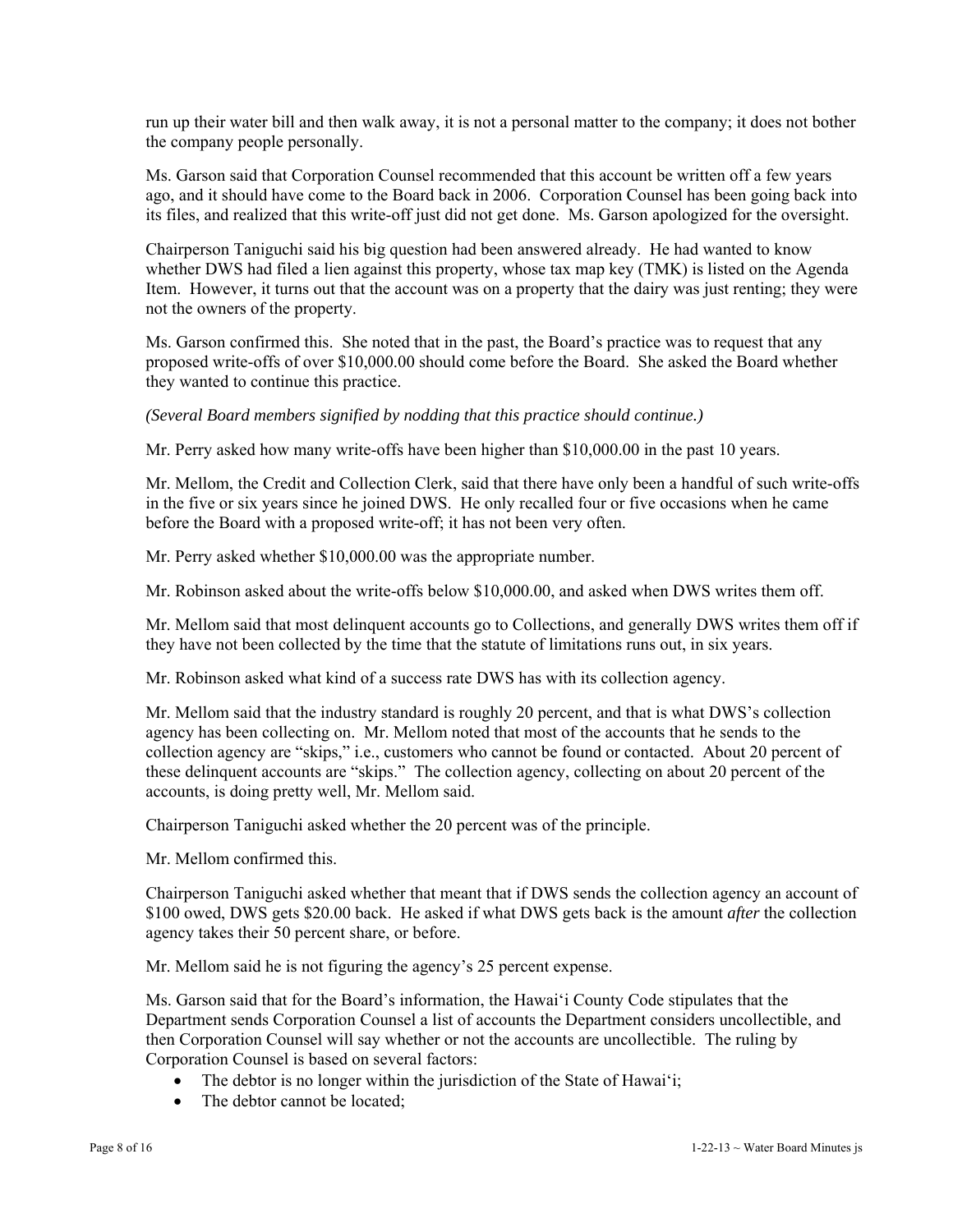- Cases where there is damage to a property, but it is not clear who did the damage;
- The debtor has filed for bankruptcy; and
- Such other accounts that Corporation Counsel deems to be uneconomical and impractical to collect.

In the presence of such factors, Corporation Counsel will recommend a write-off to the Department, Ms. Garson said. It is not a willy-nilly decision to write an account off, she said.

Chairperson Taniguchi asked what the statute of limitations means in this case. He asked whether DWS can collect from a customer, who disappears for six years and then reappears, requesting service.

Mr. Mellom explained that the statute of limitations means that no legal action can be brought against that person, nor can collection notices, etc., be sent to that person. However, if that customer comes to DWS to request service, the Department *does* collect on that outstanding balance. DWS has collected on such outstanding balances in cases like this. The only thing is that DWS cannot bring any *legal action* against the customer.

Mr. Robinson asked Ms. Garson about Āhualoa Dairy, whose premises were a leasehold property. He noted that under the mechanics of *material* liens, water would be considered a *material* provided to the dairy to run its operations. Under those circumstances, DWS could actually put a lien on the *leasehold* interest, as well as the fee interest.

Ms. Garson said she had not thought of that; that was a good point.

Mr. Robinson said he had dealt with such a case in the past.

Ms. Lee Loy said she had been thinking along the same lines as Mr. Robinson, whereby a lien could be put on a leasehold interest. She asked if such protections for DWS could be set into DWS's procedures.

Ms. Garson said she would look at the definitions.

Mr. Greenwell asked if by letting this creditor go, the Board was not being irresponsible in its fiduciary duty.

Ms. Garson said no, because there is nothing that the Board can do about it; the company no longer exists and there is no entity from which to collect the outstanding balance.

ACTION: Motion carried unanimously by voice vote.

# C. **HAWAI'I WATER AGENCY RESPONSE NETWORK (HIWARN) MUTUAL AID AND ASSISTANCE AGREEMENT**:

Water utilities including Honolulu Board of Water Supply, Maui Board of Water Supply, and County of Kauai Board of Water Supply are proposing to enter a mutual aid and assistance agreement. The agreement provides that in case of an emergency which may require aid or assistance in the form of personnel, equipment and supplies, in excess of what a signatory to the agreement can provide, a signatory may ask the other signatories for assistance, although there is no obligation to assist.

The agency requesting the assistance would have a duty to reimburse any responding members expenses and would have a duty to defend and indemnify such responding members if any claim, loss, damage injury or liability arose from the assistance provided. Such agreements are in place nationwide and are recognized by federal emergency agencies that provide assistance to local agencies.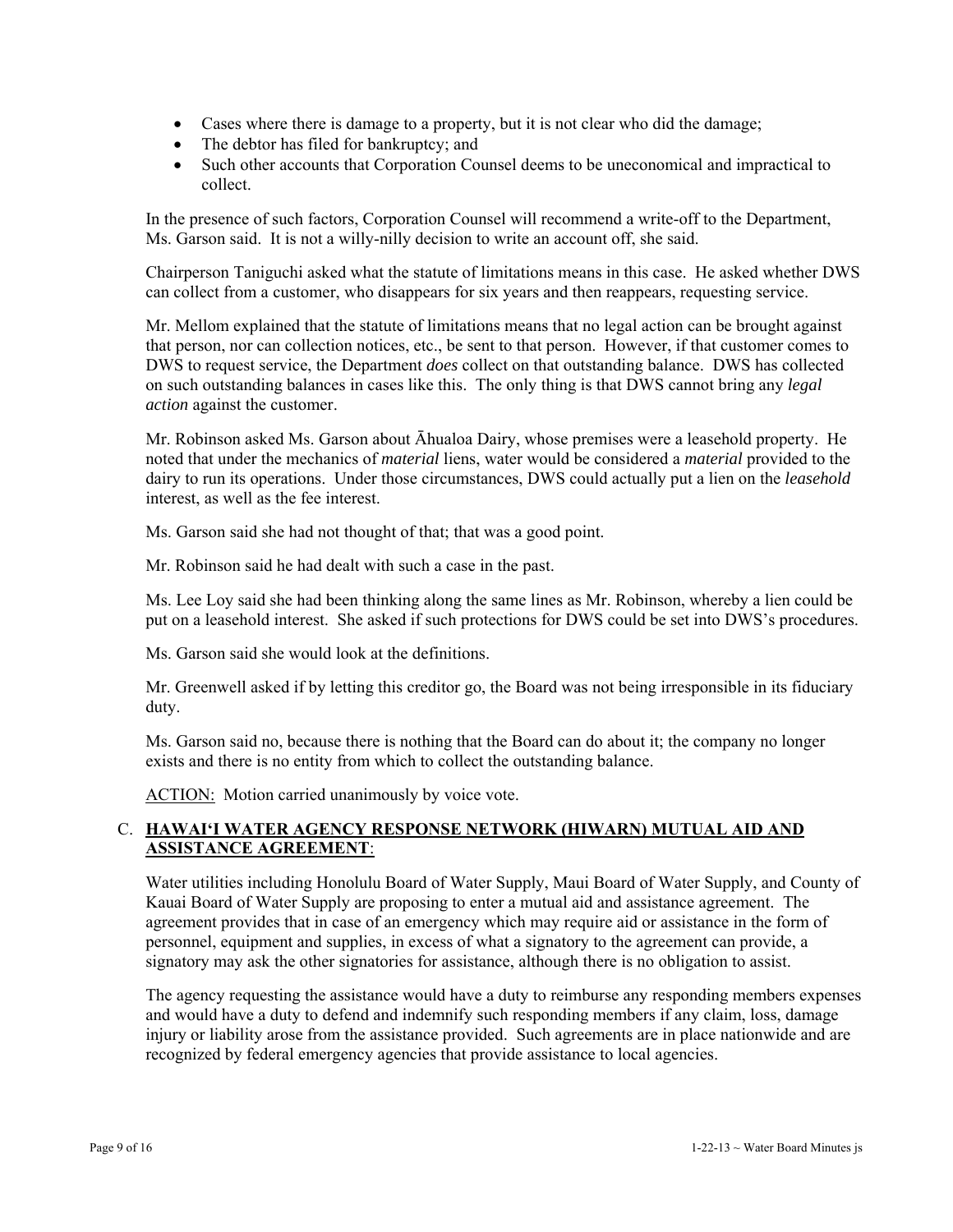The Manager-Chief Engineer recommended that the Water Board authorize the Manager-Chief Engineer to execute the agreement, subject to Corporation Counsel's review and approval as to form and legality.

The Manager-Chief Engineer noted that the Federal Emergency Management Agency (FEMA) has been looking at this agreement, and such an agreement helps in the process where the federal agency reimburses the affected agencies or the affected area. He said that Hawai'i is one of only two states that does not have such a mutual assistance agreement.

MOTION: Mr. Perry moved to approve; seconded by Mr. Kaneshiro.

Mr. Kaneshiro said he thought this was a good thing to do; in a disaster, all of the water departments would be working together. His only concern was regarding the reimbursement. Mr. Kaneshiro asked if there was a standard of how much reimbursement there would be.

The Manager-Chief Engineer said that in disasters, FEMA and other federal agencies work in concert with Hawai'i's State and County Civil Defense agencies to ensure that procedures in executing the emergency actions are carried out correctly regarding finances, equipment, personnel, etc. FEMA and the federal agencies work closely with the state and local agencies to ensure that the proper procedures are followed. In following those procedures, reimbursement should be no problem, the Manager-Chief Engineer said.

ACTION: Motion carried unanimously by voice vote.

# D. **AD HOC FINANCE COMMITTEE REPORT:**

Mr. Sumada said that today, the Oahu billing system went live; he did not know how it went. The system that Oahu put in place will be a monthly billing system for all users, therefore, it eliminates DWS from considering using that system.

Chairperson Taniguchi said that DWS had been led to believe that there was a possibility that DWS could go with the Oahu system while continuing to do bi-monthly billing. However, that option is not there. Oahu is only going to a single billing, and DWS lacks the capability of reading the meters monthly. It would mean that DWS would have to estimate the usage on one bill, and then the balance on another bill. Therefore, at this point in time, DWS is looking at other options, including staying with the current vendor, looking at other vendors, etc.

The Manager-Chief Engineer said that DWS will now proceed to a locked box system.

Mr. Sumada confirmed that this would happen, as well as sewer billing (for the Department of Environmental Management).

Chairperson Taniguchi said that things are moving along regarding joint billing, following the conversations between DWS and the Waste Water Division of the Department of Environmental Management.

# E. **ENERGY MANAGEMENT ANALYST UPDATE:**

Ms. Myhre said that next month she would provide a full quarterly report, which will be a summary to the end of calendar year 2012.

DWS has extended the RFP deadline for the Lālāmilo Windfarm project to January 31, 2013. The original deadline was January 8, 2013, but the deadline was extended because some people needed more time, or had a lot of questions. DWS will be reviewing three proposals in early February. Currently, DWS is preparing more information for another Addendum. DWS, which has had *bat monitors* on-site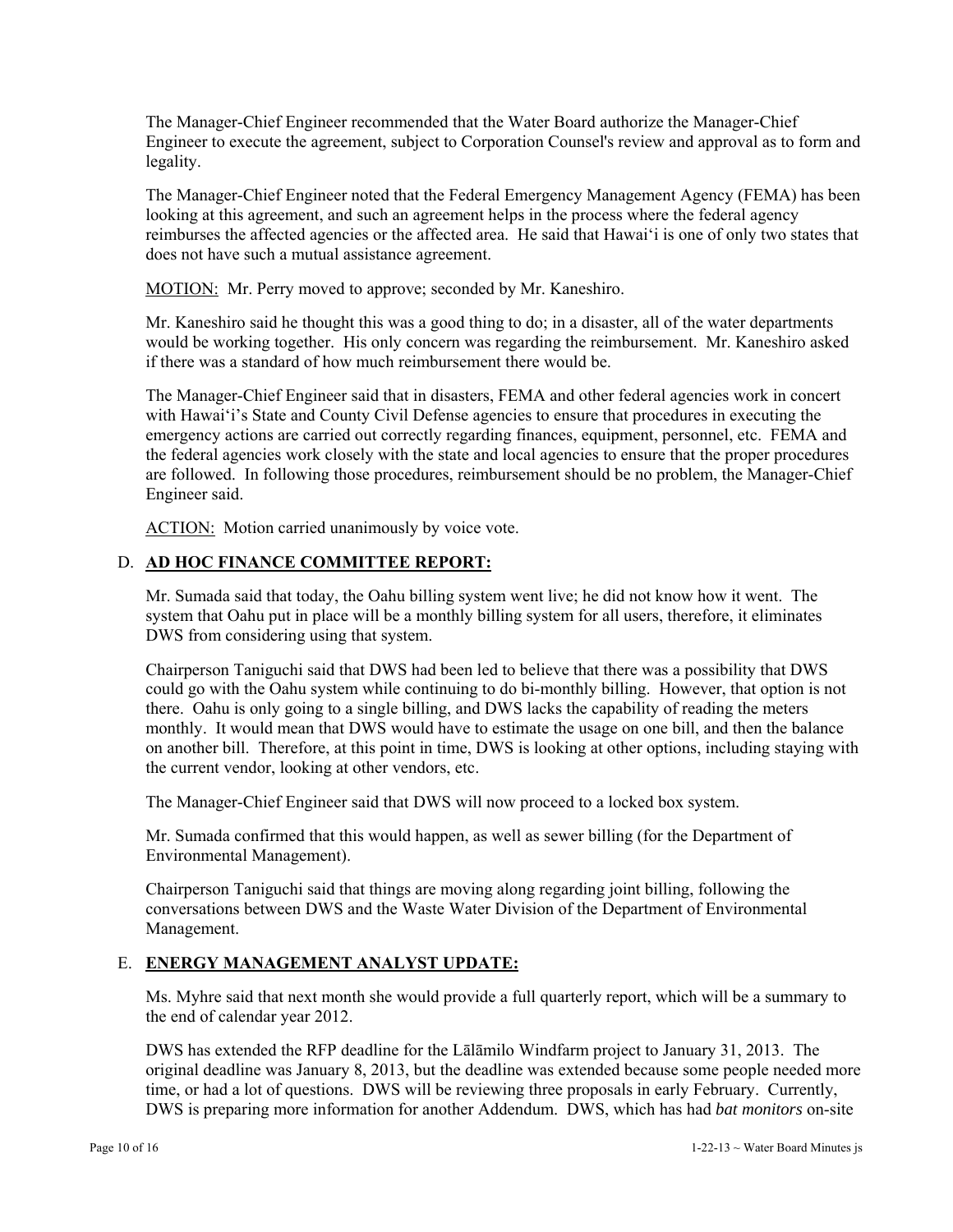for six months, is going to provide six months of bat data analysis. It appears that DWS will need to do mitigation for the bats on that site, Ms. Myhre said.

DWS held an engineer-to-engineer meeting with HELCO last week, where HELCO provided information on switchgears and meter standards, etc. This kind of meeting will be held every six months or so, in the interest of improving communications.

DWS is looking into using sheep to do vegetation control on the slopes at the Waimea Treatment Plant, as an alternative to poisoning the grass. It will take a couple of months to figure out the logistics, Ms. Myhre said.

Mr. Robinson asked where he could locate the Lālāmilo RFP on-line.

Ms. Myhre said she believed there was a link to the State website, where the actual RFP is posted.

The Manager-Chief Engineer said the Department would get Mr. Robinson the link to the RFP.

Ms. Lee Loy asked whether the mitigation measures for the bats were written into the Lālāmilo RFP.

Ms. Myhre said yes, it was mentioned that it was likely that there would be a need for mitigation measures. The new bat data points to a more affirmative statement -- that there will be a need for a habitat conservation plan, as well as an *incidental take permit.* Such a permit is required because the bats are a federally-listed endangered species; whenever a project affects a federally-listed species, an incidental take permit is required.

Ms. Lee Loy said she was familiar with this, because she handled a similar project. She said that DWS should be mindful of when construction takes place, based on the bats' whelping season, which is in late summer. At that time, the bat mothers are giving birth, and the federal government would ask for minimal disturbance in that area, Ms. Lee Loy said.

Ms. Myhre said yes, there will be other species that DWS must take into consideration and must gather data on. The bat issue was the one that DWS felt there was a largest lead time for evaluation, she said.

# F. **MONTHLY PROGRESS REPORT**:

Mr. Greenwell noted that the drought in South Kohala is being seen as the worst in years. He asked the Manager-Chief Engineer whether there was any FEMA money available in case water pumping becomes necessary – instead of farmers and ranchers using their runoff water. He said that the droughtstricken areas might need extra money for electricity for pumping, etc. Mr. Greenwell asked if there was any money available in case the area is declared a Disaster Four area.

The Manager-Chief Engineer said he was not aware of such monies in case DWS needs to increase its operations for pumping electricity. He said the Department could inquire into whether there were such monies or grants available. The State Department of Agriculture may have such funds to stem impacts on the agricultural industry, he said. The Manager-Chief Engineer was not aware of any funds available for DWS to increase operations in drought conditions.

Mr. Greenwell said he was just wondering if there was any money to be had, in case the drought situation gets worse.

The Manager-Chief Engineer said the Department monitors its supplies. If a spike in pumping, etc. is detected to the extent that it affects DWS's customers, DWS issues a conservation notice. If the situation gets really bad, DWS issues a restriction notice. He noted that due to the reservoir repair underway in Waimea, DWS has posted a conservation notice. Fortunately, DWS's storage capacities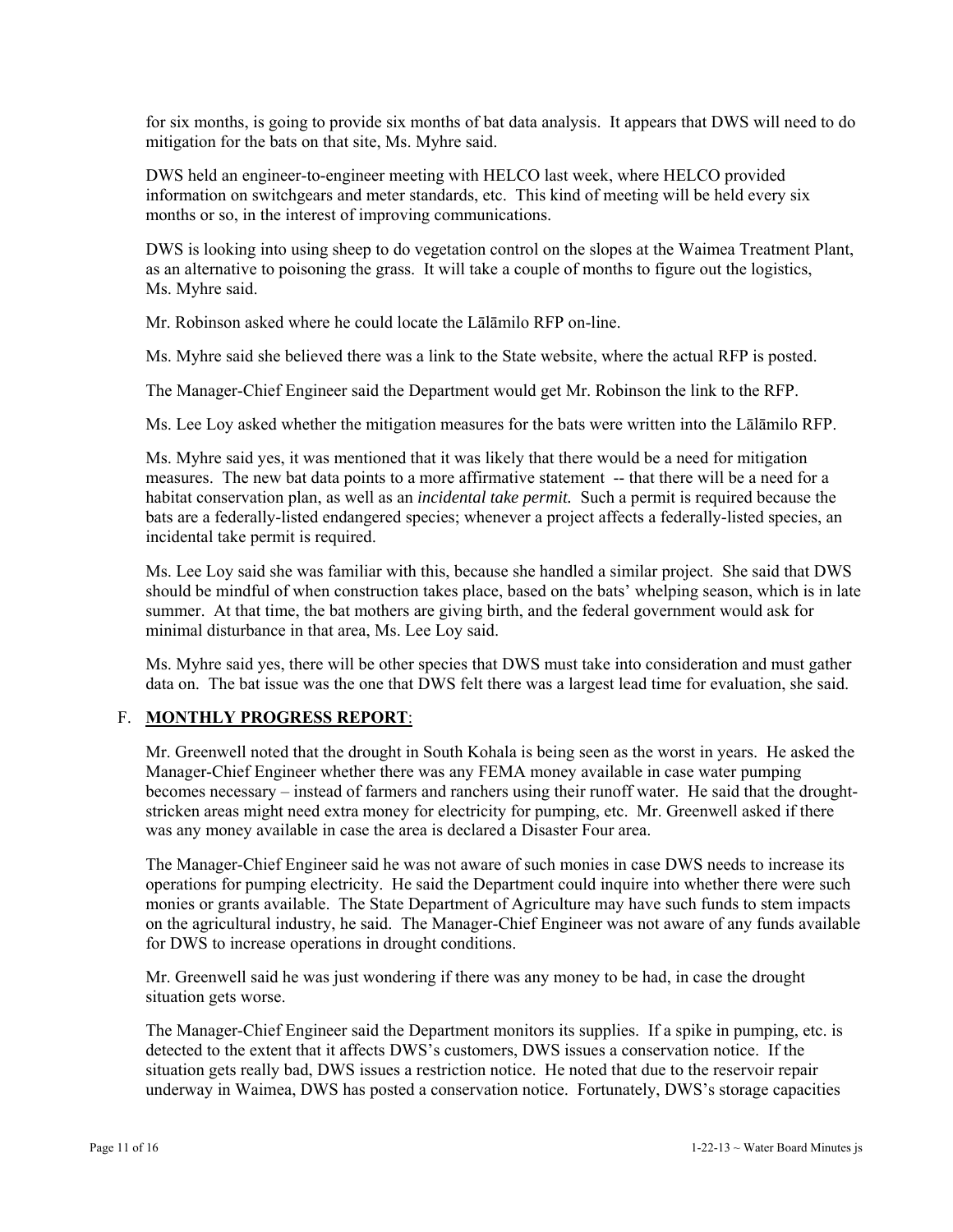have been maintained, and supplies stand at about 100 million gallons. So far, supplies have come back up even in the current dry weather, so DWS has not had to resort to full restriction measures in the area.

Chairperson Taniguchi, addressing Mr. Inaba, noted that the auditors mentioned that communications need to be improved between Engineering and Finance, regarding when projects are completed. He asked at what point a project is considered done. He asked whether DWS waits for it to reach 100 percent, noting that there were few 100 percent projects on the report.

Mr. Inaba said in the past, Engineering turned its documentation over to Finance Division upon the closing of a project. However, on the auditors' recommendation, Engineering will now report to Finance when a project goes on-line.

Chairperson Taniguchi asked where the auditors got their numbers on projects.

Mr. Inaba said the numbers probably came from the previous year's audit.

Chairperson Taniguchi said he was surprised not to see too many 100 percent-completed projects last year.

Mr. Inaba said the Department has been trying to speed up the closing of projects, but it still takes a significant amount of time. However, the auditors pointed out to the Department that projects should be considered completed when they are *put into service*, which could be six months before 100 percent of the project is actually done.

Chairperson Taniguchi asked whether a project that is put into service could be written down as less than 100 percent.

Mr. Inaba confirmed this.

Chairperson Taniguchi said that maybe there should be such a column that the Board could see in order to track projects. Finance Division would know that the project was actually in service, albeit not 100 percent done.

The Manager-Chief Engineer said the Department is putting internal controls in place with Engineering, to settle up projects.

Chairperson Taniguchi said he thought it would be 100 percent before a project is settled up.

Mr. Inaba said, yes, that was the way DWS used to do it.

Mr. Robinson, following up, noted that the CTS/Hinalani Street project is 100 percent complete.

Mr. Inaba apologized, saying he had not updated the actual column. The 100 percent actually should be more like 99.6 percent. He said that the project was in service, but there is a small portion left that is basically just retainage.

Chairperson Taniguchi said it would be good for the Board, when it looks over the Monthly Progress Report every month, to ask how many projects listed are not actually 100 percent done.

Mr. Lindsey, turning to the Mutual Assistance Agreement dealt with earlier, asked whether DWS has an insurance policy to cover damage caused by disasters such as hurricanes, etc.

The Manager-Chief Engineer explained that in the wake of disasters, DWS follows emergency procedures. The Department submits paperwork when a facility or equipment needs to get back in service, and when monies are expended after a disaster, the Department files reports for reimbursement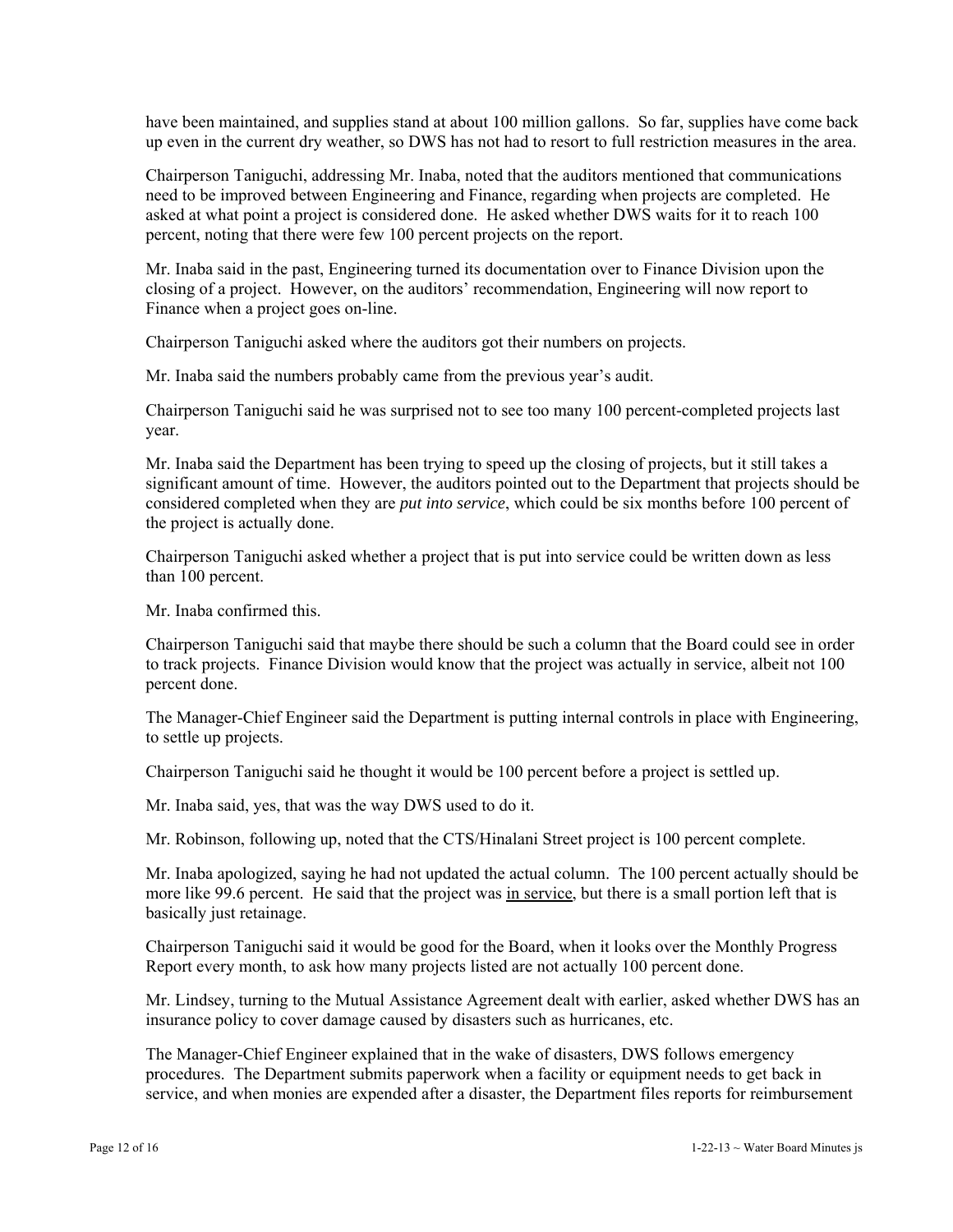by FEMA or other federal agencies. DWS works closely with County Civil Defense in contacting FEMA, and the Department keeps close track of what it spends, and provides all necessary documentation to FEMA. Once the County and State issue a declaration of emergency, the federal funding becomes available, the Manager-Chief Engineer said.

Ms. Garson said there is also an insurance policy for catastrophic events.

Mr. Sumada said that DWS has property insurance covering Department buildings and equipment.

Mr. Lindsey asked whether this is accounted for on the financial side, or whether it is just rolled into the insurance bill.

Mr. Sumada said it is an annual expense. He noted that this insurance policy is mentioned in the Notes to the Financial Statement.

#### G. **REVIEW OF MONTHLY FINANCIAL STATEMENTS:**

Mr. Robinson warmly thanked Mr. Sumada for the new, streamlined Aging Summary in the Financial Statements. He said it was very helpful and in fact, perfect.

Chairperson Taniguchi asked about Engineering Division having gone 134 percent over budget. He noted that in the overall scheme of things, however, that Finance Division still had a lot of room.

Mr. Sumada confirmed that department-wide, the financial picture was okay. The Contractual Services account in Engineering Division was overspent because of payments to the State Department of Land and Natural Resources (DLNR) for reservoir fees.

Chairperson Taniguchi noted that Finance Division bought billing envelopes and statements last month; he asked whether Finance Division was on budget.

Mr. Sumada confirmed this. Finance Division must buy supplies such as billing envelopes and statements a couple of times a year; the supplies last about six months.

Chairperson Taniguchi asked for confirmation that on an annualized basis, Finance Division was okay.

Mr. Sumada confirmed this.

#### H. **MANAGER-CHIEF ENGINEER'S REPORT:**

The Manager-Chief Engineer will provide an update or status on the following:

- 1) Palani Road Transmission Waterline Project The Manager-Chief Engineer said there was still minor clean-up work to be done. DWS is already bringing water from mauka, all the way down to the Palani 210 Reservoir. He noted that at present, the amount of water that DWS can bring down is limited, mainly because one well is down in Hualālai. He noted that there is also a delay with the Palani Ranch well, which DWS has been banking on to come on-line.
- 2) Kawailani Tank update The Manager-Chief Engineer said that there are some issues involving the interior coating of the tank, where there may be some leaks. Mr. Inaba is working with the contractor to resolve that problem. Chairperson Taniguchi asked about the problems that the general contractor was having with his sub-contractors. Mr. Inaba said the problem actually involves a sub-contractor with another sub-contractor. At issue is \$4,000.00. Mr. Inaba asked the sub-contractor who contacted Mr. Inaba directly to get the issue sorted out by giving qualifications to the sub-contractor's statements regarding any questionable amount. This came up at the very beginning of the year. Mr. Inaba went to the site with the general contractor to inspect the project and to work out how it can be completed.

Chairperson Taniguchi, noting that DWS's contract is with the general contractor, said that the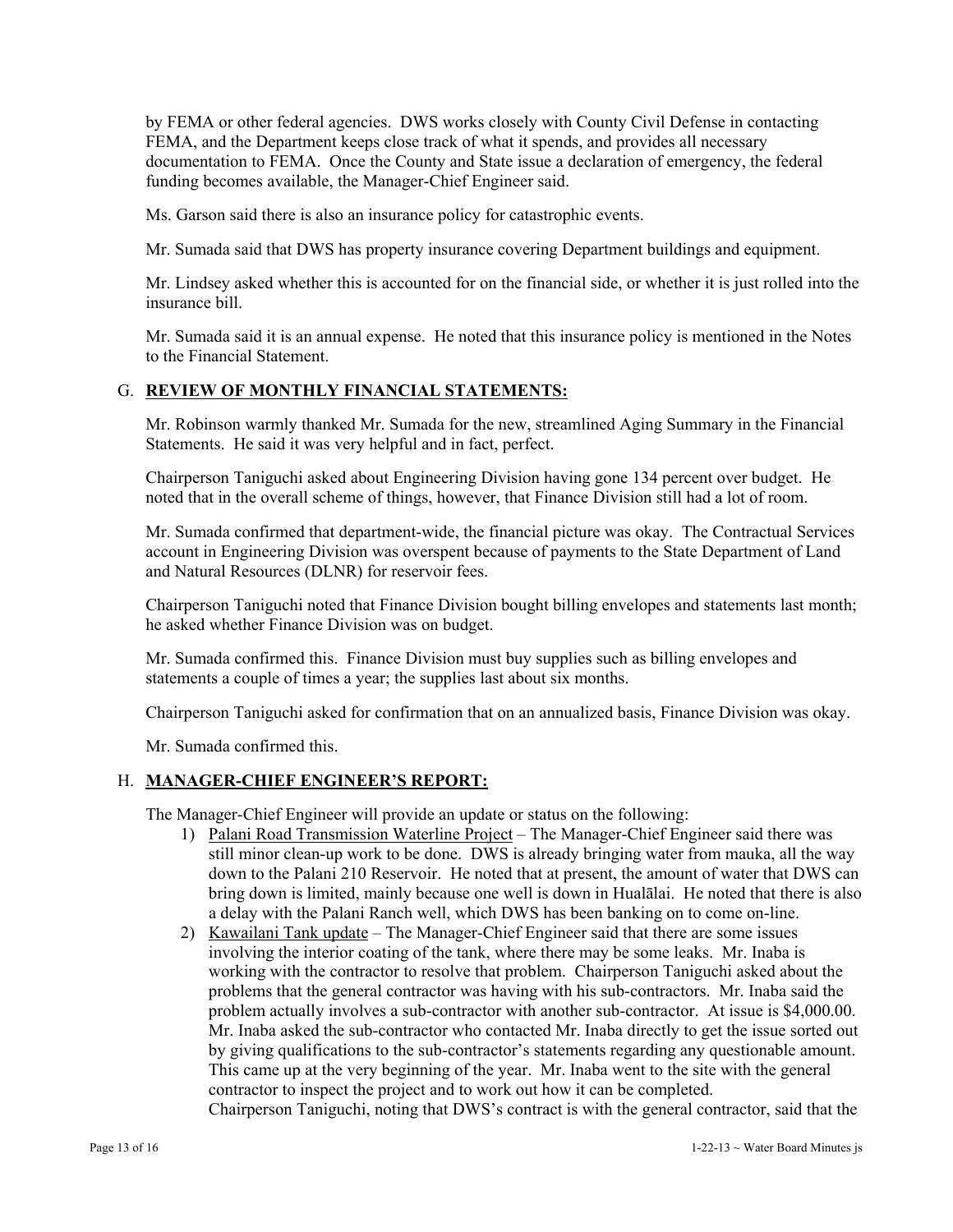general contractor should be the one chasing his sub-contractors to get things done. Mr. Inaba agreed, and said DWS wants to get the project going again.

- 3) Pu'ukala/Kona Ocean View Properties Subdivision Improvement District Update The Manager-Chief Engineer said bids are scheduled to be opened early next month. Hopefully, the bids will be favorable and a proposed award will be brought to the Board for approval.
- 4) Public Information and Education Specialist Update Ms. Aton participated in a training session at Civil Defense which integrated social media with disaster response. The Kona Water Roundtable on January 17 in Kona drew about 60 attendees. Detect-A-Leak Week is coming up in March; DWS is working on this event with the Honolulu Board of Water Supply (BWS) and Hawai'i Energy. The Mayor's Office has inquired about the apparent calming of the Ocean View situation; DWS surmises the calm is due to the drop in water hauling rates. Meanwhile, customers in Ocean View appear to realize that demanding that haulers have PUC licenses could well drive rates up. Some of the Ocean View haulers have reportedly offered to donate water to the Ocean View community association, as a way of giving back to the community. DWS has sent documentation requested by the Legislative Auditor's office, which has assured the Department that despite the changeover at the Legislative Auditor's office, the audit will proceed on schedule. Meanwhile, customers at the Ocean View spigot station have been letting their dogs run all over while they fill up their drinking water containers. In response, DWS has posted signs regarding the County's leash laws, which prohibit such activity. Chairperson Taniguchi asked about the Legislative Audit's timeframe. Ms. Aton said the audit will take about six months. Mr. Greenwell asked whether Honolulu BWS, in its collaboration with the Department on Detect-A-Leak Week, was teaching DWS any leak detection tricks. Ms. Aton said that like last year, DWS will distribute leak detection tablets provided to the Department by Hawai'i Energy. Ms. Aton said that there is a lot of interaction between BWS's leak detection crew and the DWS leak detection crew, and DWS will be participating in future educational campaigns with BWS and Hawai'i Energy. Hawai'i Energy is looking to put DWS into its budget, with the possibility of Hawai'i Energy subsidies for Drinking Water Week and future Kona Water Roundtables. Mr. Perry asked Ms. Aton to talk about the Hilo conference that took place on January 18, the day after the Kona Water Roundtable. Ms. Aton said she could not attend the Hilo conference due to a family commitment. The Manager-Chief Engineer said the Hilo conference was basically the same as the one held in Kona the day before, with about 60 people in attendance. Ms. Aton noted that the Deputy was one of the speakers at the Hilo conference. Mr. Perry noted that he was the only Water Board member who attended the Hilo conference. Mr. Perry mentioned one speaker, Dr. Don Thomas, who presented his theory that there is an aquifer under the cap rock (which is about 800 feet thick) at a low elevation. This raises hopes for relief for Kona to get relatively cheap, accessible water by drilling down 1,000 feet near the shoreline, Mr. Perry said. The Manager-Chief Engineer said Dr. Thomas is doing wonders in getting out new information about the Big Island's geology. These new theories may spur developers or state hydro-geologists to pursue water development that may not have happened in the past, he said. The Manager-Chief Engineer noted that drilling costs money, and it would be developers who do the drilling and take the risks and the expense. Mr. Robinson recalled the now-defunct arm of DLNR, the State Division of Land and Water Development (DOWALD), which put in wells, and then gave them to the counties. Now that DOWALD is gone, Mr. Robinson wondered who would take the initiative to drill a 1,000-foot-deep well at the shoreline close to Kona, aside from maybe a developer like Kohanaiki or others that would want to have that water resource. The fact is that it is an unproven resource; it really is a speculative venture, Mr. Robinson said. Mr. Robinson asked if there were any branch of State government today that would take the risk to try to drill a well – just to see if it would be a viable source. The Manager-Chief Engineer said he knew of no such state entity; the risk in drilling is entirely on developers or government suppliers like DWS. Chairperson Taniguchi complained that one of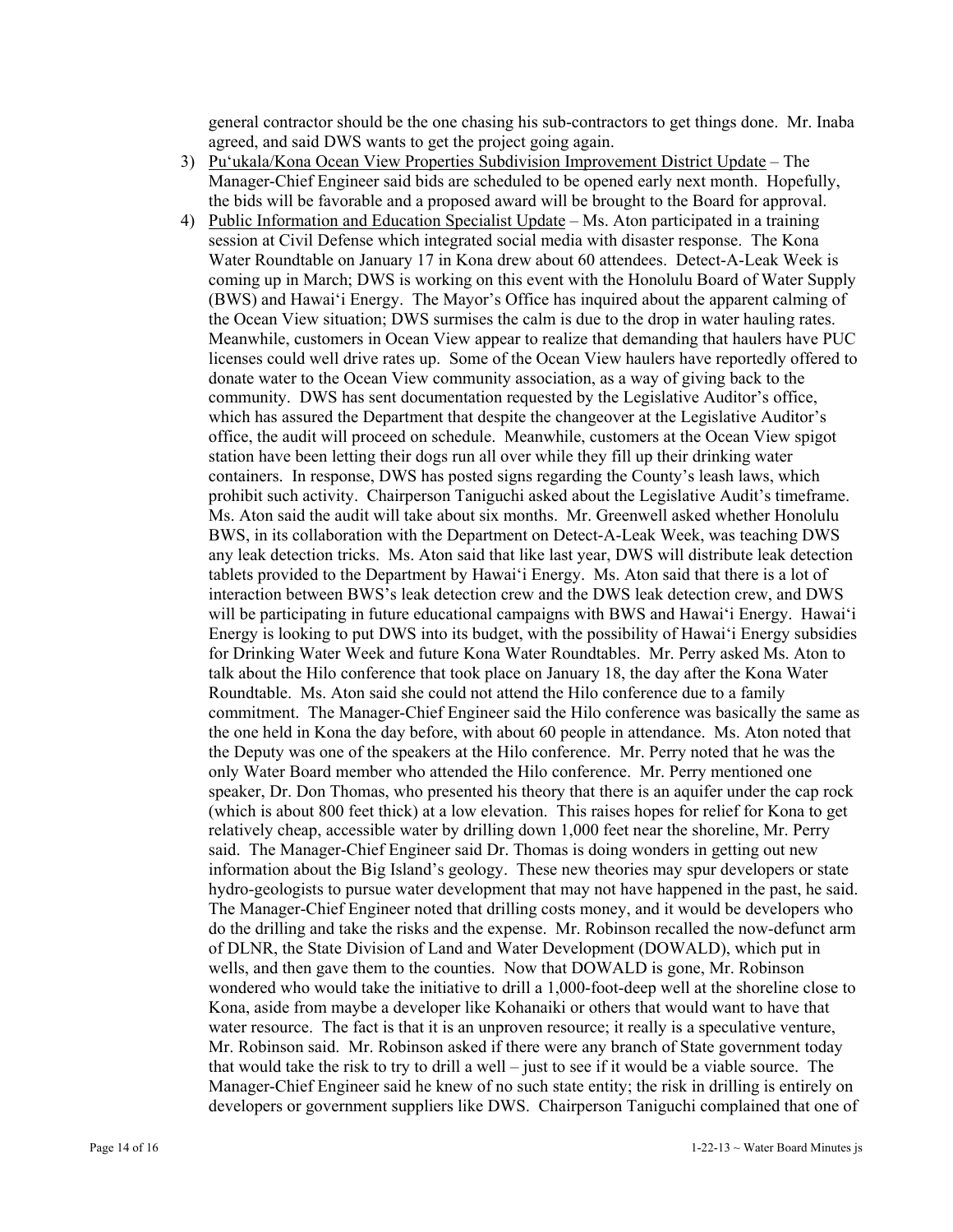the speakers at the Kona conference, sponsored by the State, had a slide of Maui in his Power Point presentation. The presenter, who was doing his presentation on all of the islands, should have been more professional by tailoring his talk to his Big Island audience.

5) Employee of the Quarter – The Manager-Chief Engineer said that the judging for the Employee of the Quarter came in late, and he did not have any information other than the fact that it came in as a tie. Because two people were nominated, the Manager-Chief Engineer proposed awarding both people. Chairperson Taniguchi agreed with this. The Manager-Chief Engineer said the awards will probably be made next month.

# I. **CHAIRPERSON'S REPORT:**

Chairperson Taniguchi thanked Messrs. Lindsey and Meierdiercks for continuing to serve on the Board until a replacement is named for their respective districts, Districts 3 and 6. He noted that with redistricting, the lines of the districts have changed and for instance, Mr. Lindsey now lives in the newlyconfigured District 2 (he was originally appointed to what *had been* District 3).

Turning to the 2013 Water Board meeting schedule, Chairperson Taniguchi said he consulted with Kona members Messrs. Uyeda and Robinson.

Ms. Lee Loy apologized for interrupting, but asked that the discussion briefly return to the redistricting issue. She said that the hiccup for her was that she was appointed to what had been District 4, but her newly-configured district is District 3. She asked for Ms. Garson to assist.

Ms. Garson said that Corporation Counsel will make sure that when a new member is found, that person will be appointed to the right district.

Chairperson Taniguchi asked where Ms. Lee Loy lives.

Ms. Lee Loy explained that she lives in Pana'ewa. When she was appointed, it was to District 4, but after the new lines were drawn, she now lives in District 3.

The handout showing the list of districts had the original districts of the members whose terms have not yet expired; only Districts 3 and 6 -- those being vacated by Messrs. Lindsey and Meierdiercks - reflected the newly-configured Districts 3 and 6.

Chairperson Taniguchi clarified that everybody else on the Board stay in their original districts until their respective terms expire. He said that it was even confusing to the Executive Assistant in the Mayor's Office in charge of appointments to the Board.

Chairperson Taniguchi returned to the 2013 calendar. He said he felt bad for the two Kona members who have to wake up early to drive to meetings in Hilo, so he proposed that the Board meet in Kona once a quarter. The February meeting is already set for Kona, he said. He proposed that the May, August and November Board meetings also be held in Kona. (*The Board assented to this.)* 

# 8) ANNOUNCEMENTS:

# 1. **Next Regular Meeting:**

The next meeting of the Water Board will be held at 10:00 a.m. on February 26, 2013, at West Hawai'i Civic Center, Bldg. G, 74-5044 Ane Keohokalole Hwy, Kailua-Kona, HI.

#### 2. **Following Meeting:**

The following meeting of the Water Board will be held at 10:00 a.m. on March 19, 2013, at the Department of Water Supply, Operations Center Conference Room, 889 Leilani Street, Hilo, HI.

#### 10) ADJOURNMENT